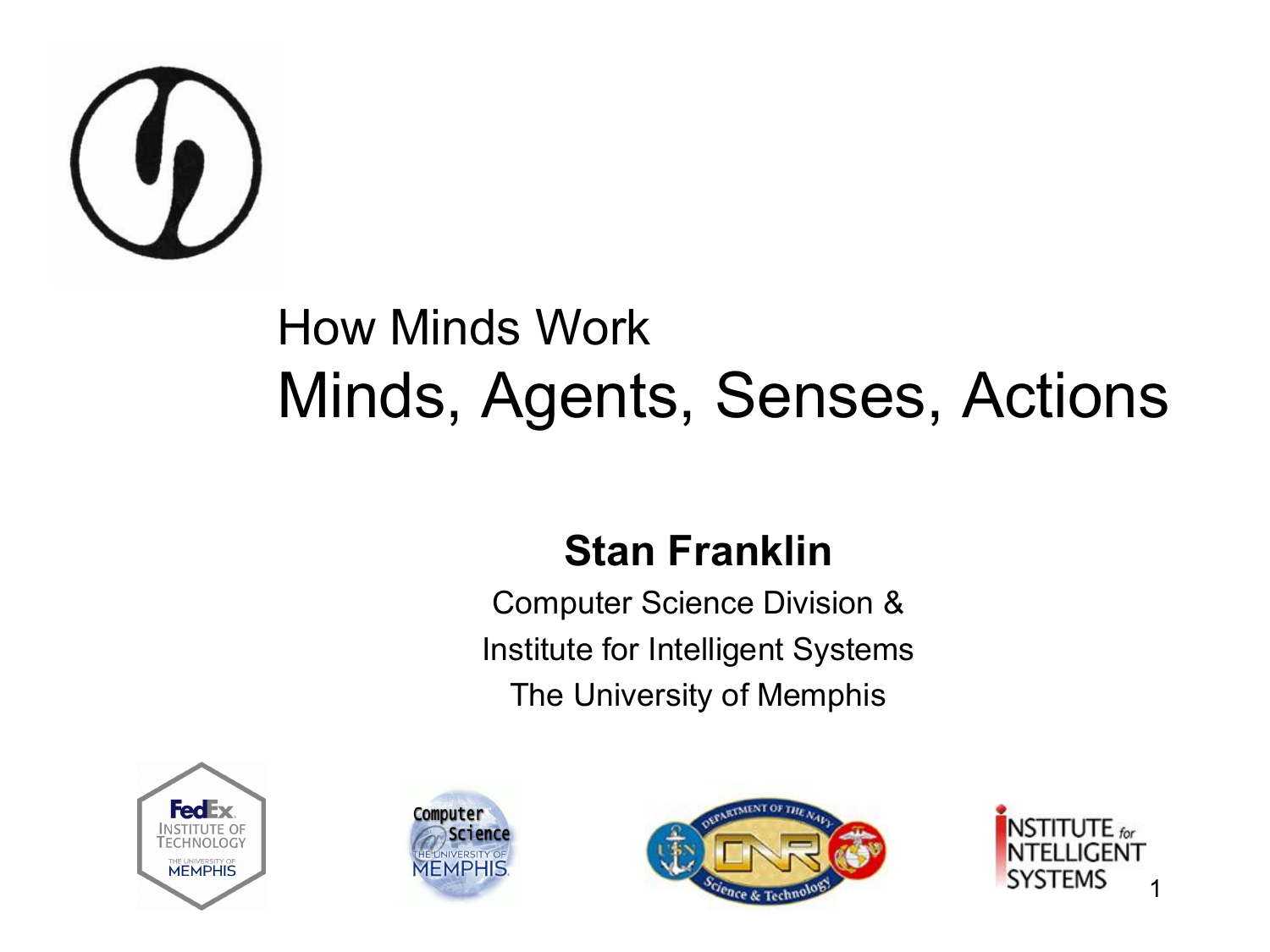# **Two Burning Questions for Me**

- How do minds work?
	- Human minds
	- Animal minds
	- Artificial Minds
- How to make smart software agents? – Copy them after humans

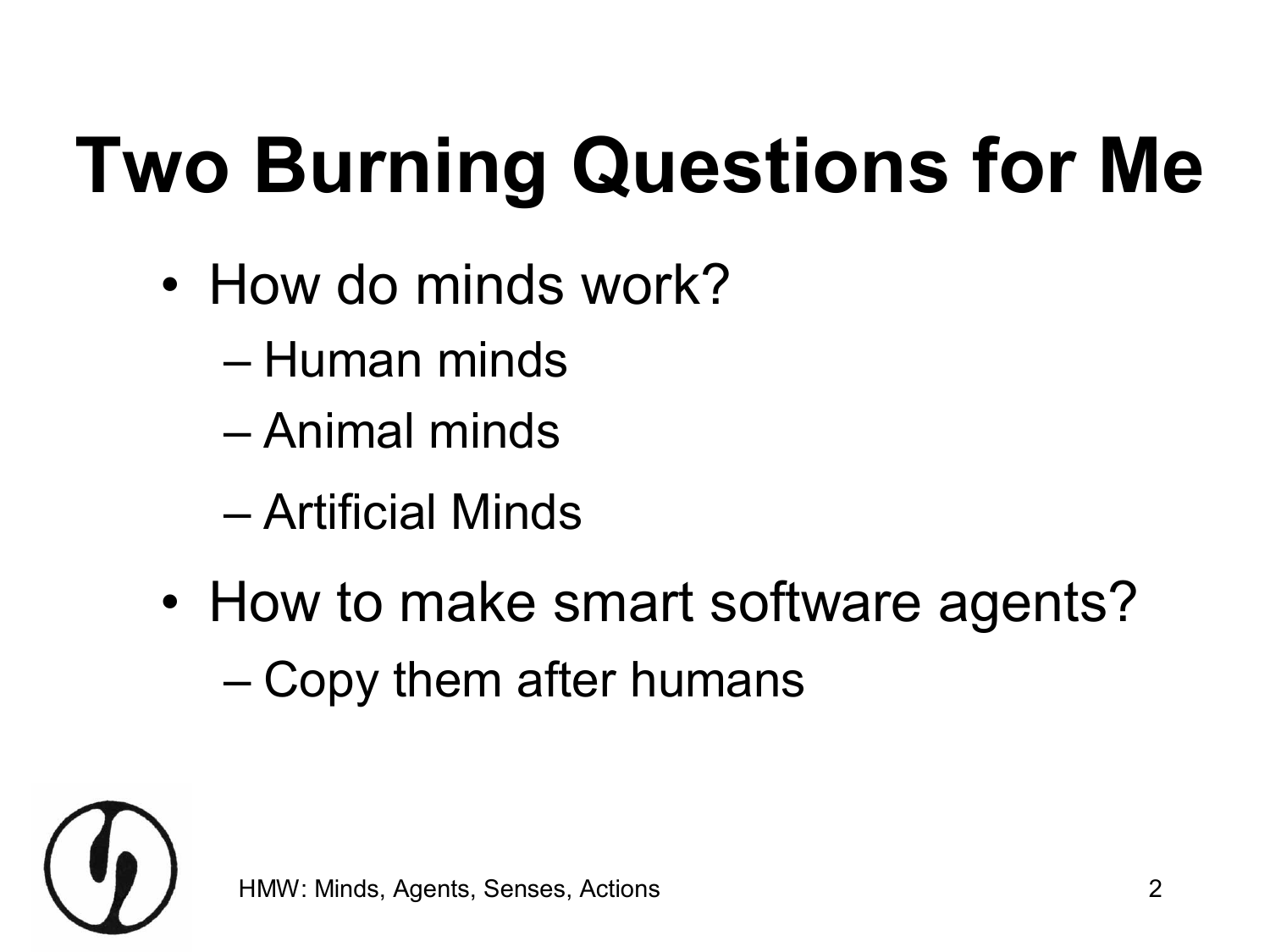## Question: How do minds work? What would an answer be like?

A framework within which to understand the various mental processes about which one might become curious.

My answer will take most of the semester.

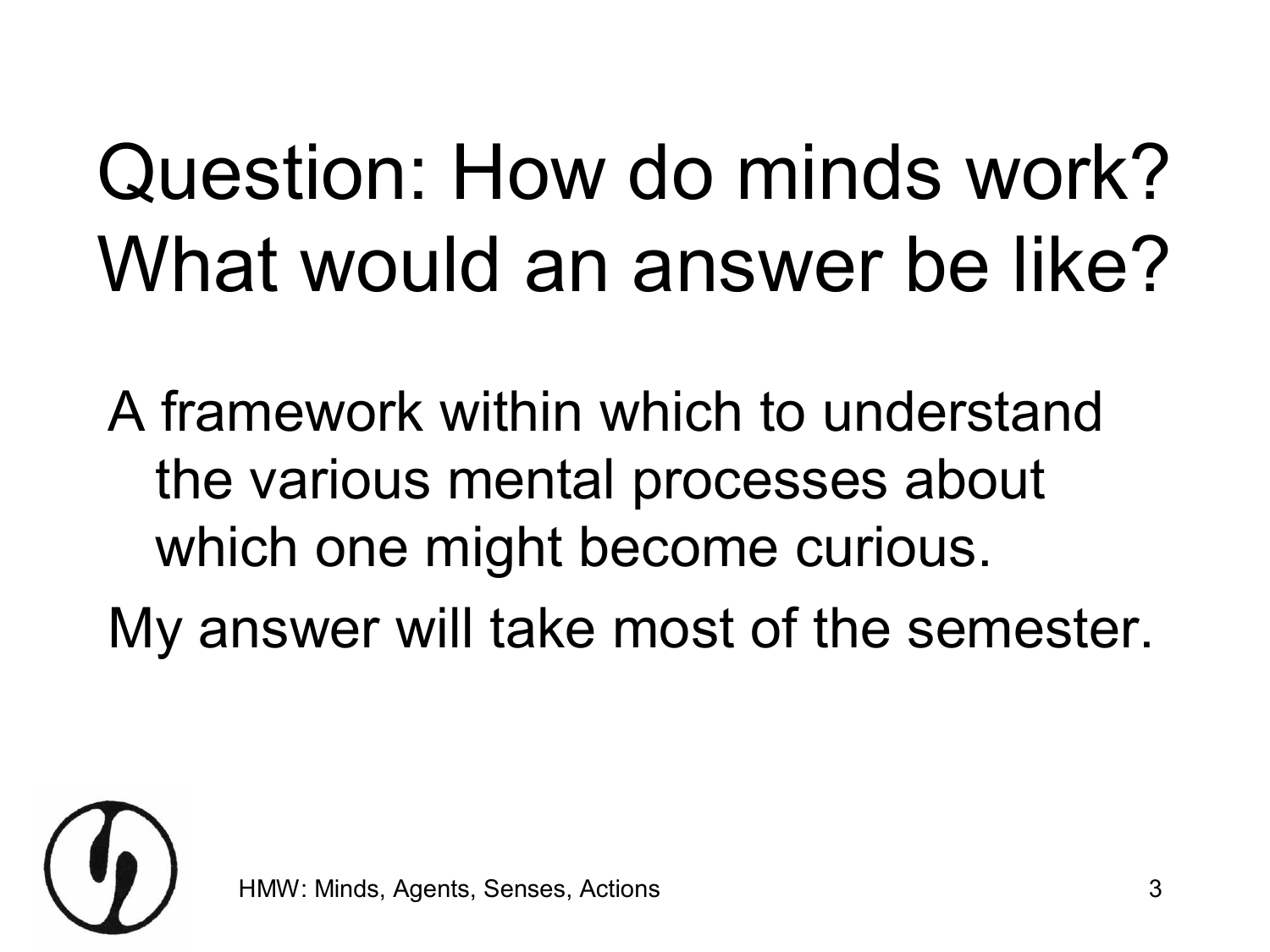#### What is a *mind*?

#### A mind is a control structure for an autonomous agent.

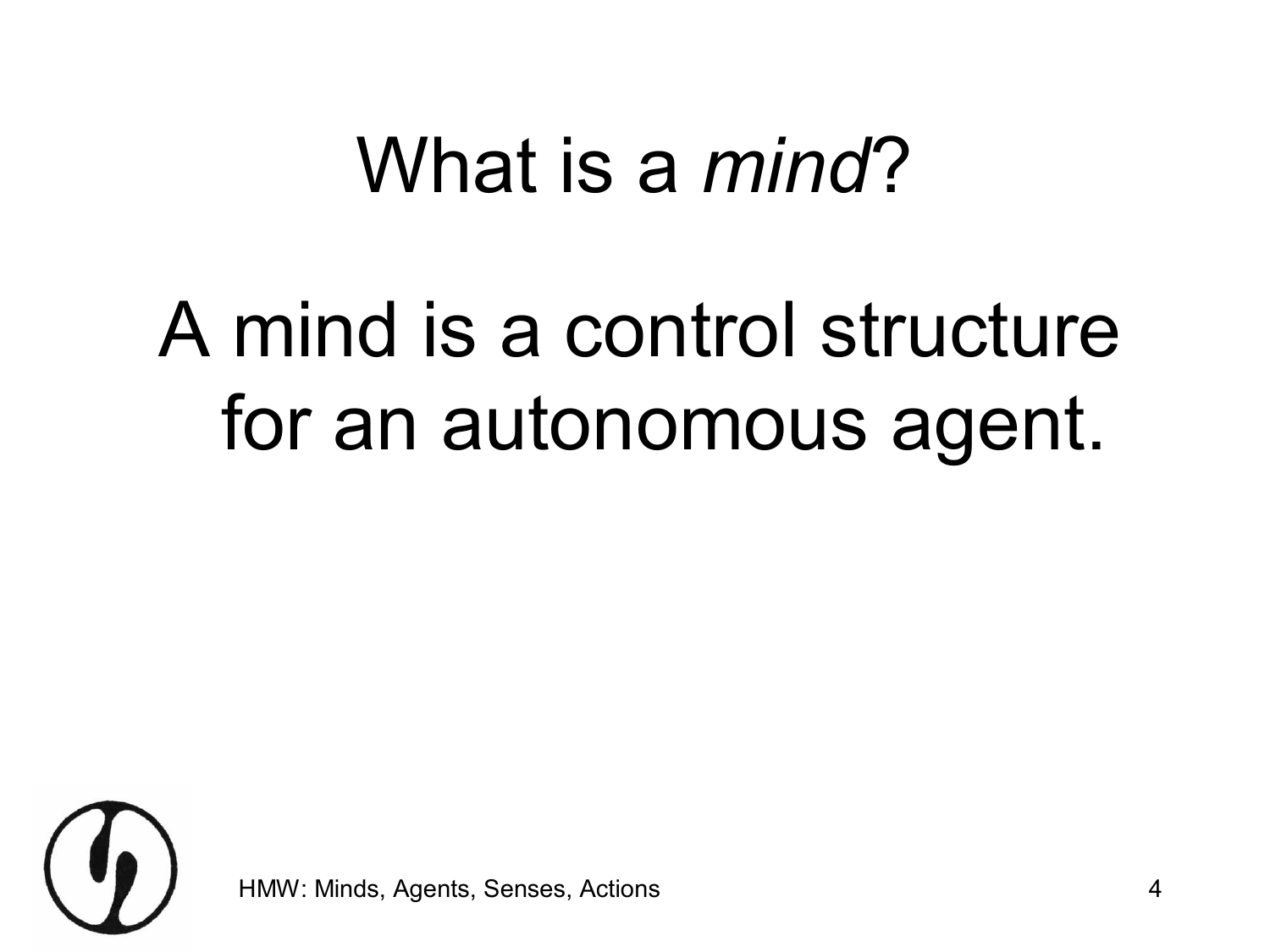## What is an *autonomous agent*?

- A system embedded in, and part of, an environment, that
	- Senses its environment
	- Acts on it
	- Over time
	- In pursuit of its own agenda
	- So that its actions affect its future sensing

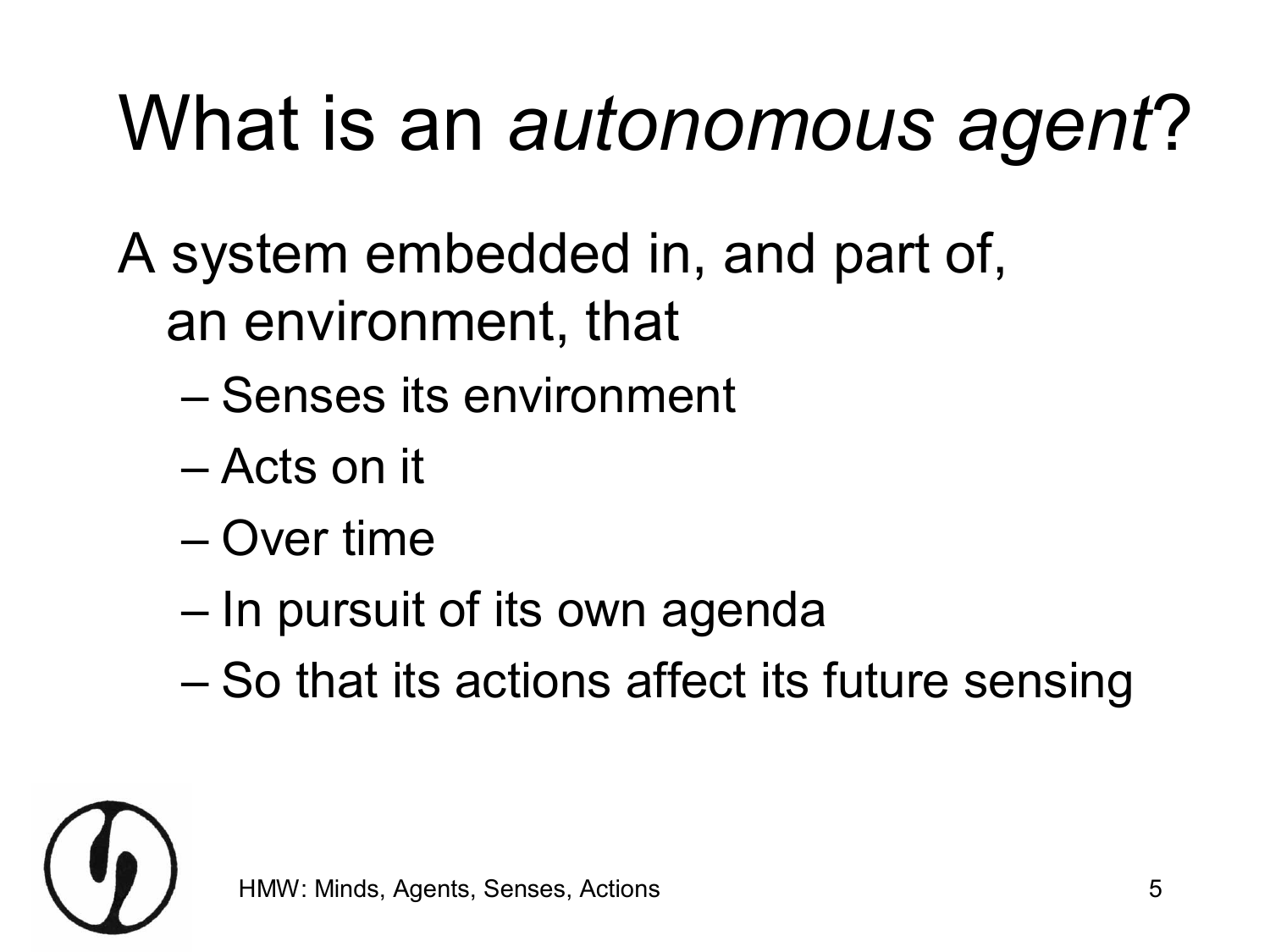#### Examples of Autonomous Agents

- We humans
- Most (all?) animals
- Computer viruses
- Some mobile robots
- Autonomous software agents
- Some organizations

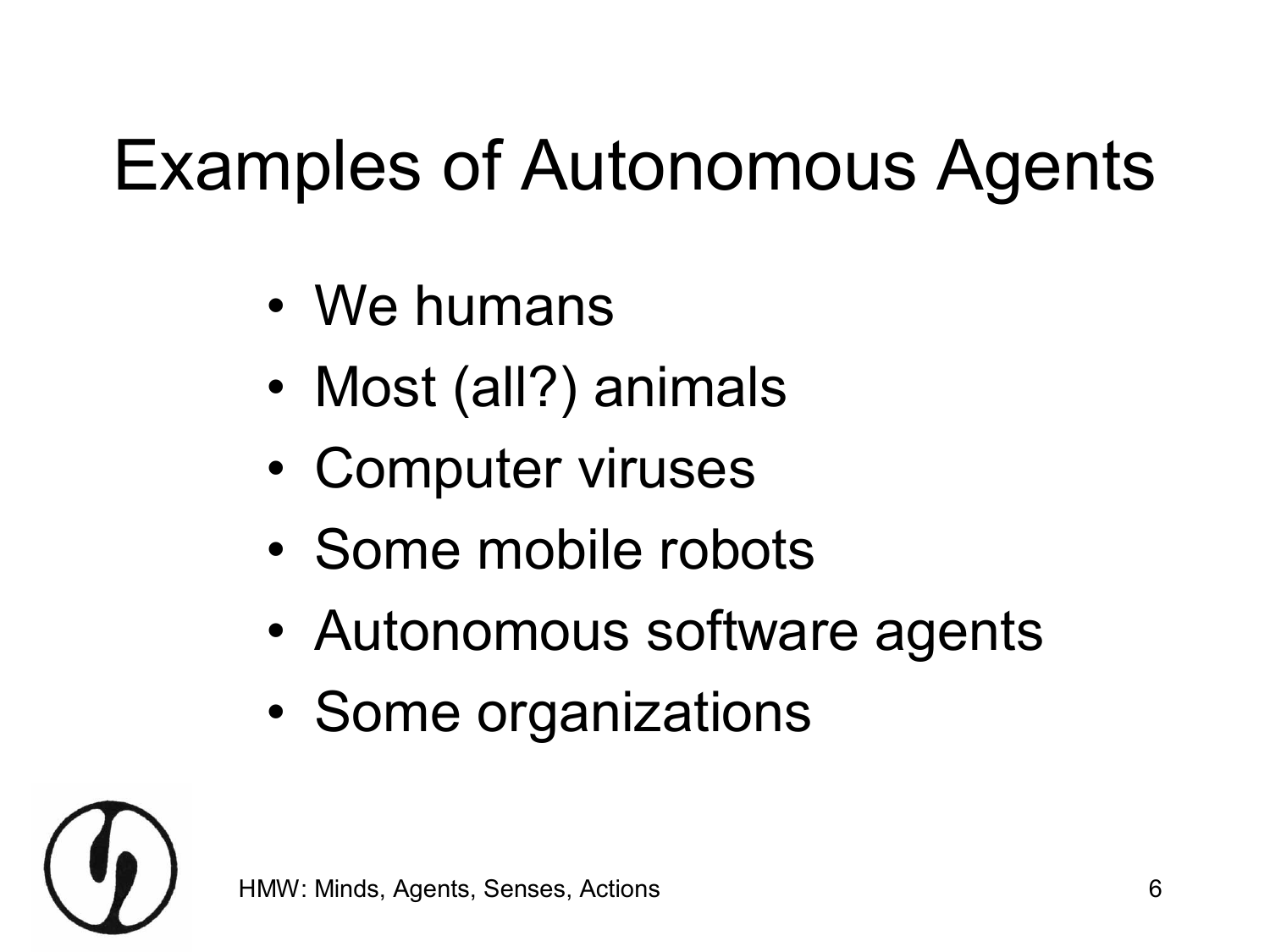#### Environment?

- Physicalist assumption: There's a real world out there
- Cyberspace is part of the real world
- Artificial environments also exist
- Causality assumption: Causality operates, i.e., the universe is lawful

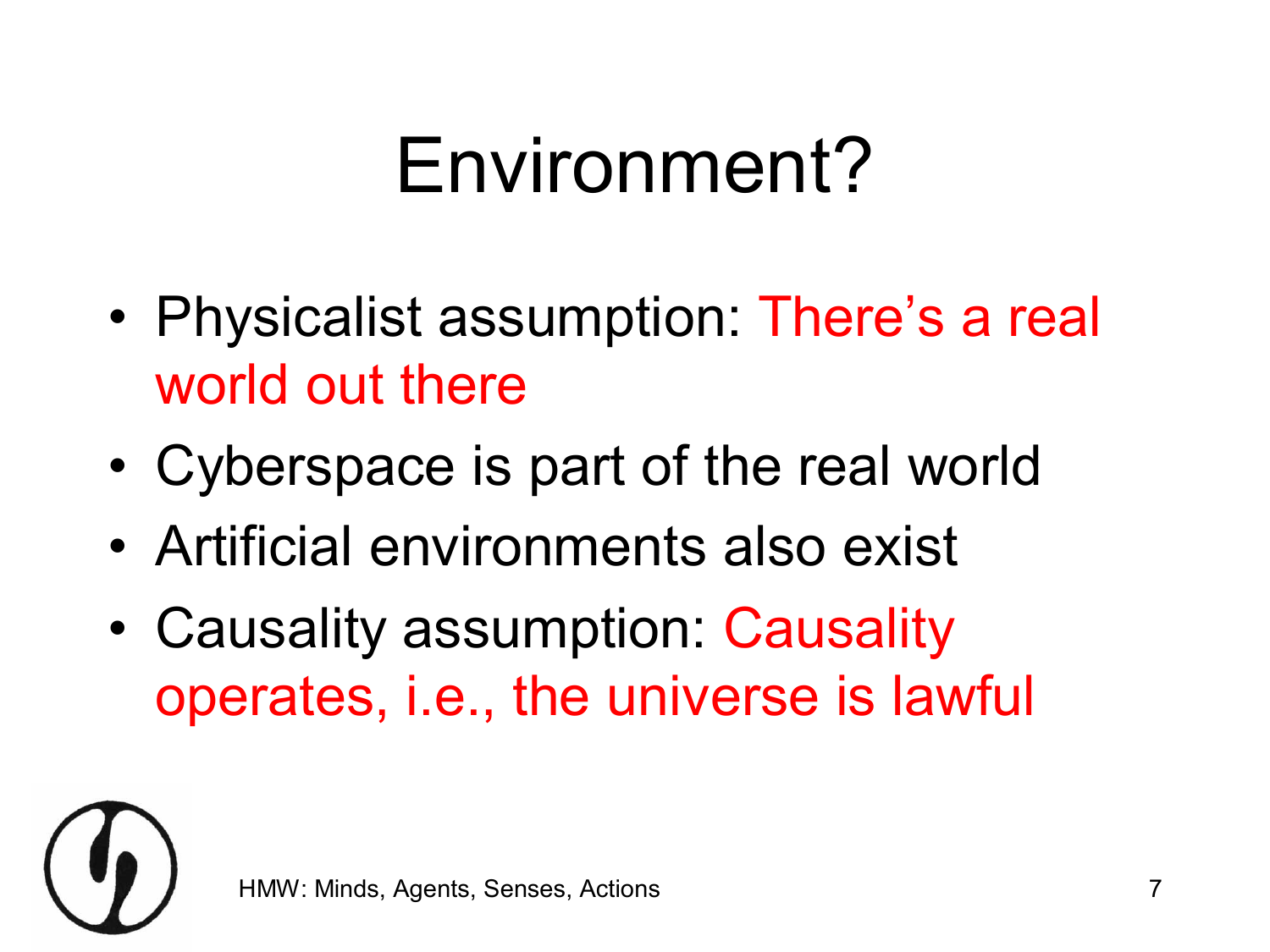#### Sense the environment?

- Humans: sight, hearing, touch, smell
- Other animals:
	- Bats, dolphins echolocation
	- Sharks electroreception
- Photo, mechano, chemo, electro, magneto reception
- Artificial senses, e.g. strings of characters

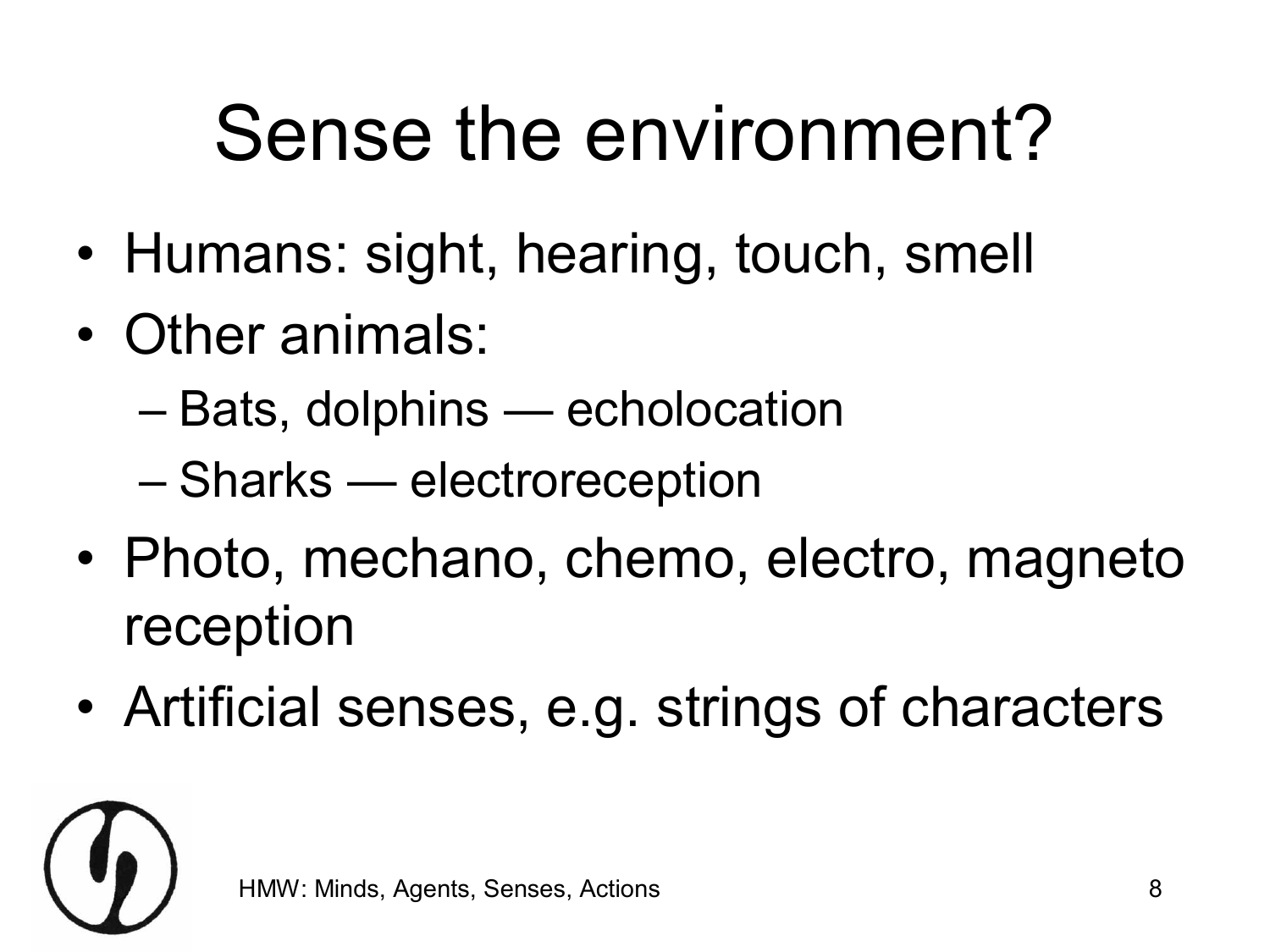## Spatially Sensitive Senses

- Sense organ movement produces apparent motion at its surface
- E.g. human vision—*press eyeball*
- Bacterium nutrient gradient sensing is not spatially sensitive
- Temperature sensing by a thermostat is not spatially sensitive

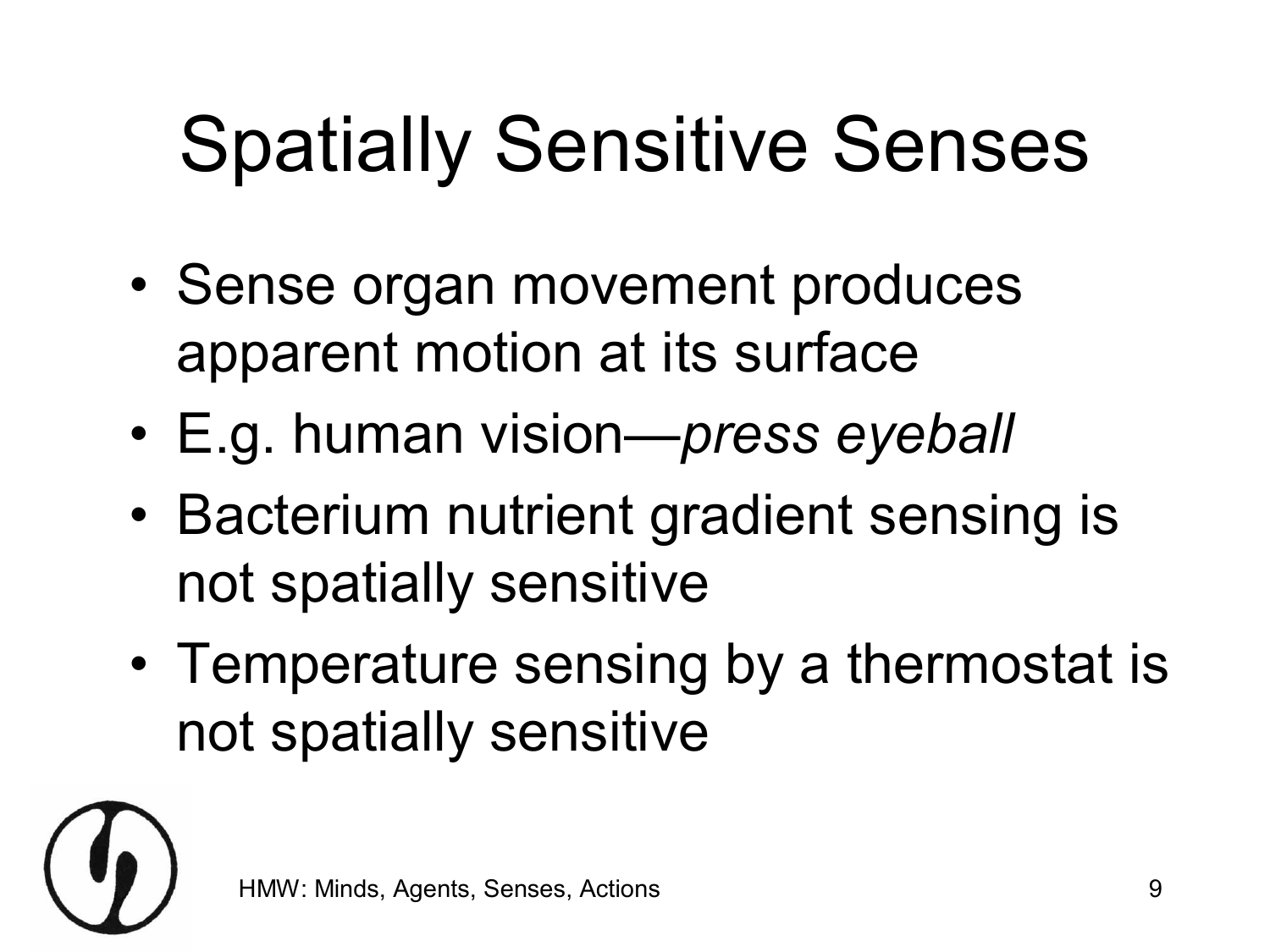#### Illusory Motion



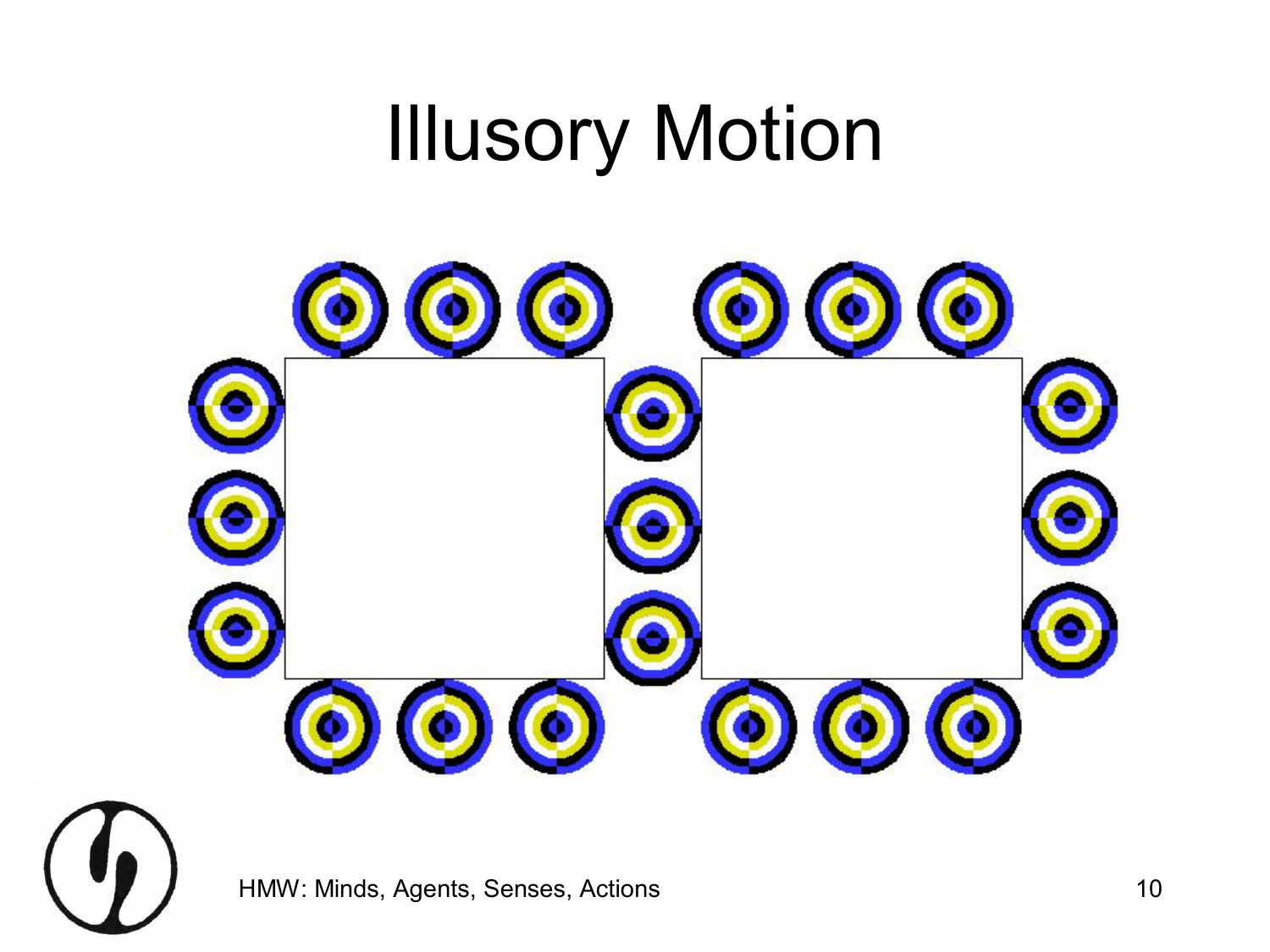# Illusory Woman

#### The apparent woman is produced by

- A potted plant
- A shelf
- A cat
- A wine glass
- A plate
- A clothesline
- A pair of stockings



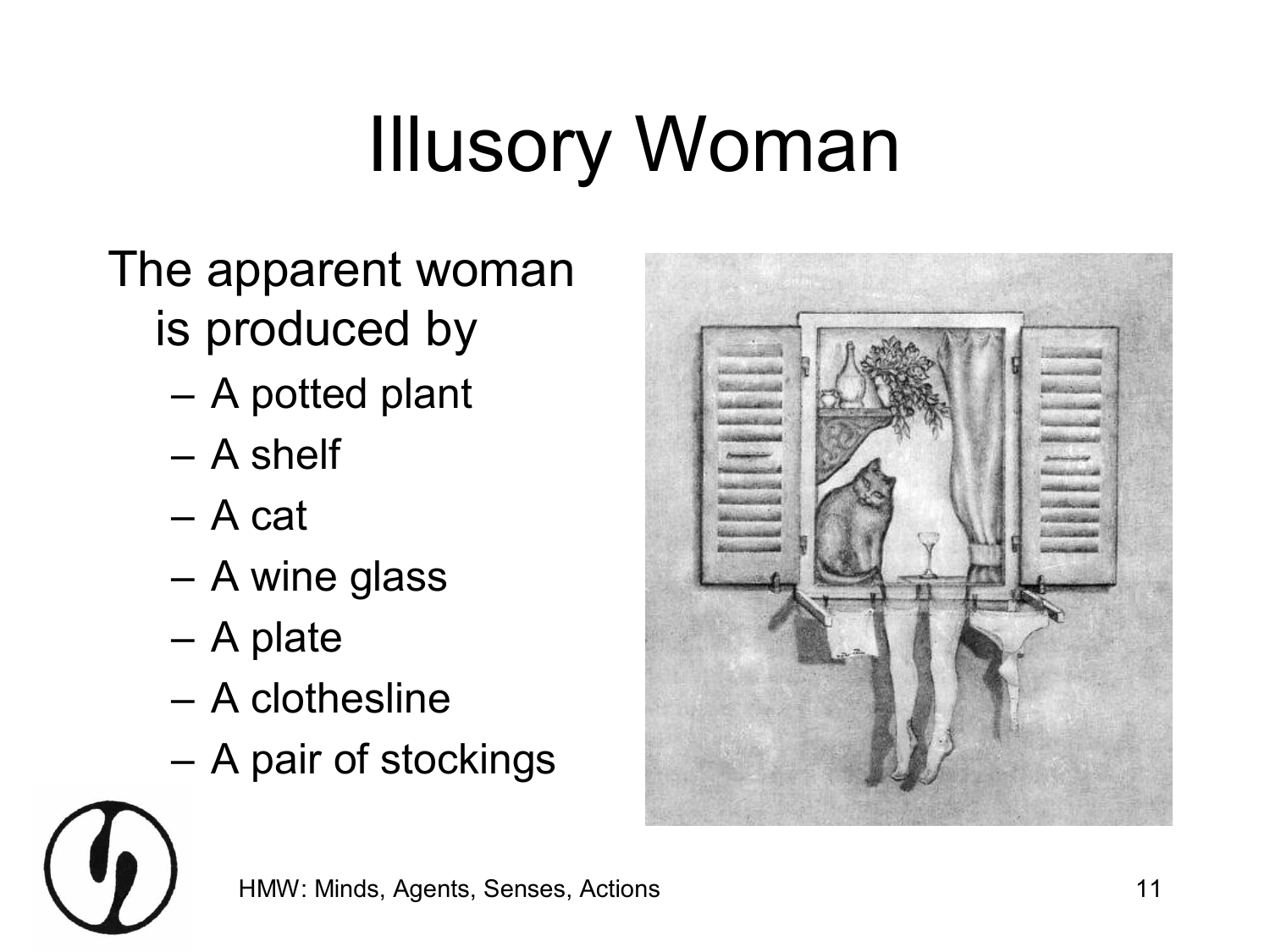#### We each create our own world

- There is no RED out there, only wavelengths of light
- There is no sound when the unattended tree falls in the forest, only vibrations in the air
- The smell of smoke is an inference drawn from molecules in the air

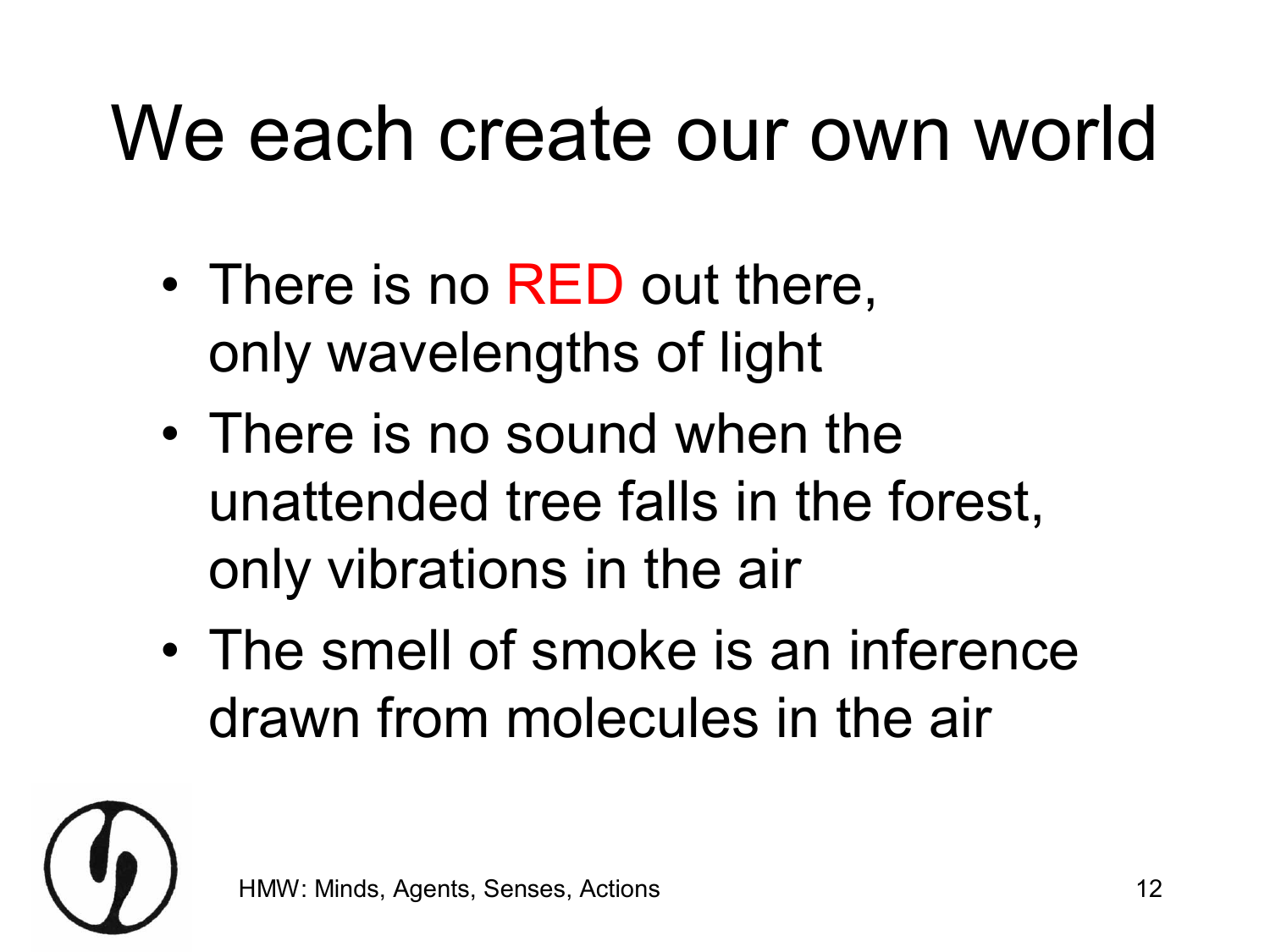Illusions of the senses tell us the truth about perception

## For a website devoted to this proposition, go to

http://www.michaelbach.de/ot/index.html



Minds, Agents, Senses, Actions 13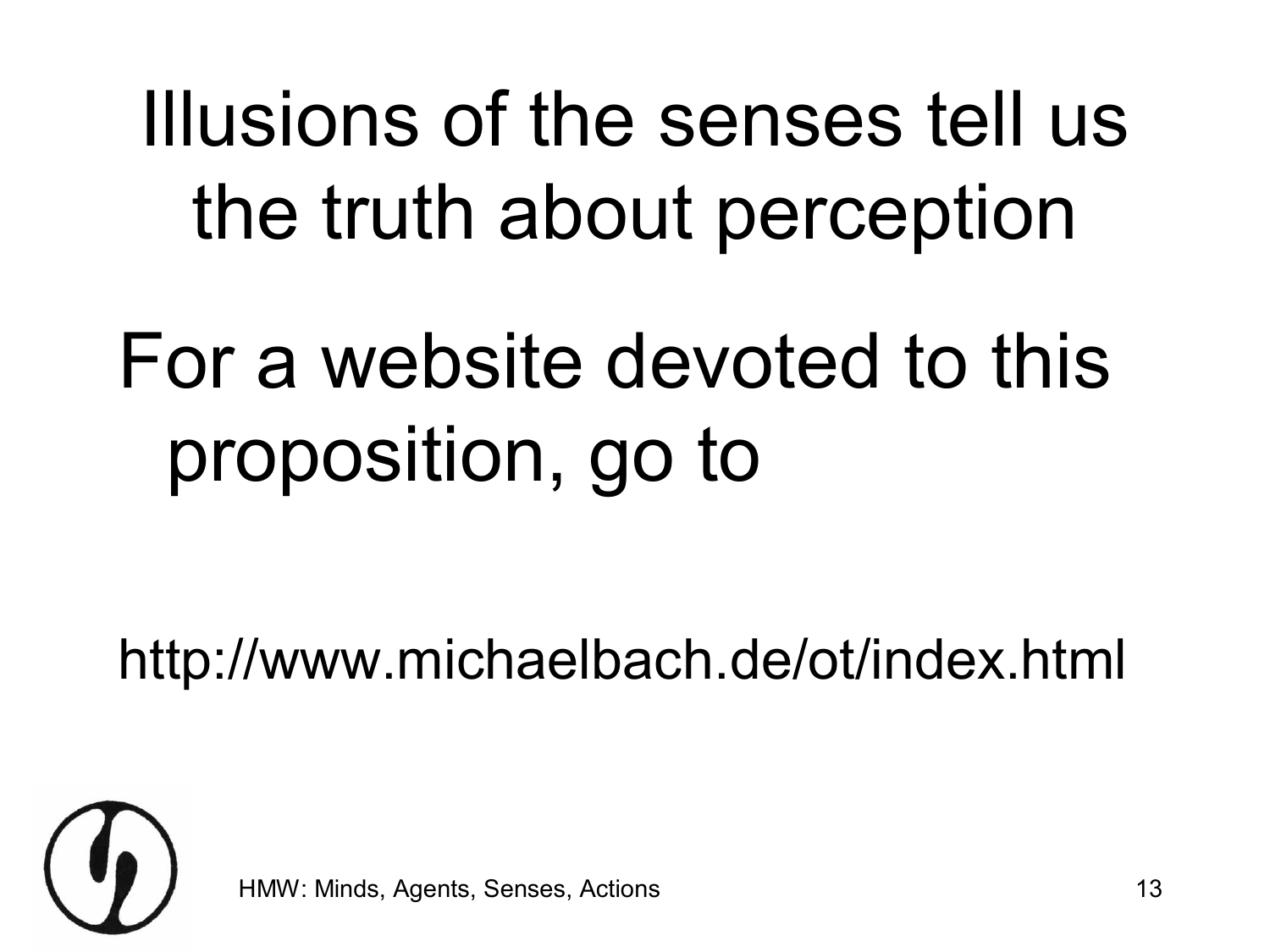The **only** question there is! What do I do next?

For any autonomous agent Cognition is in the service of action selection Everything else is a side effect

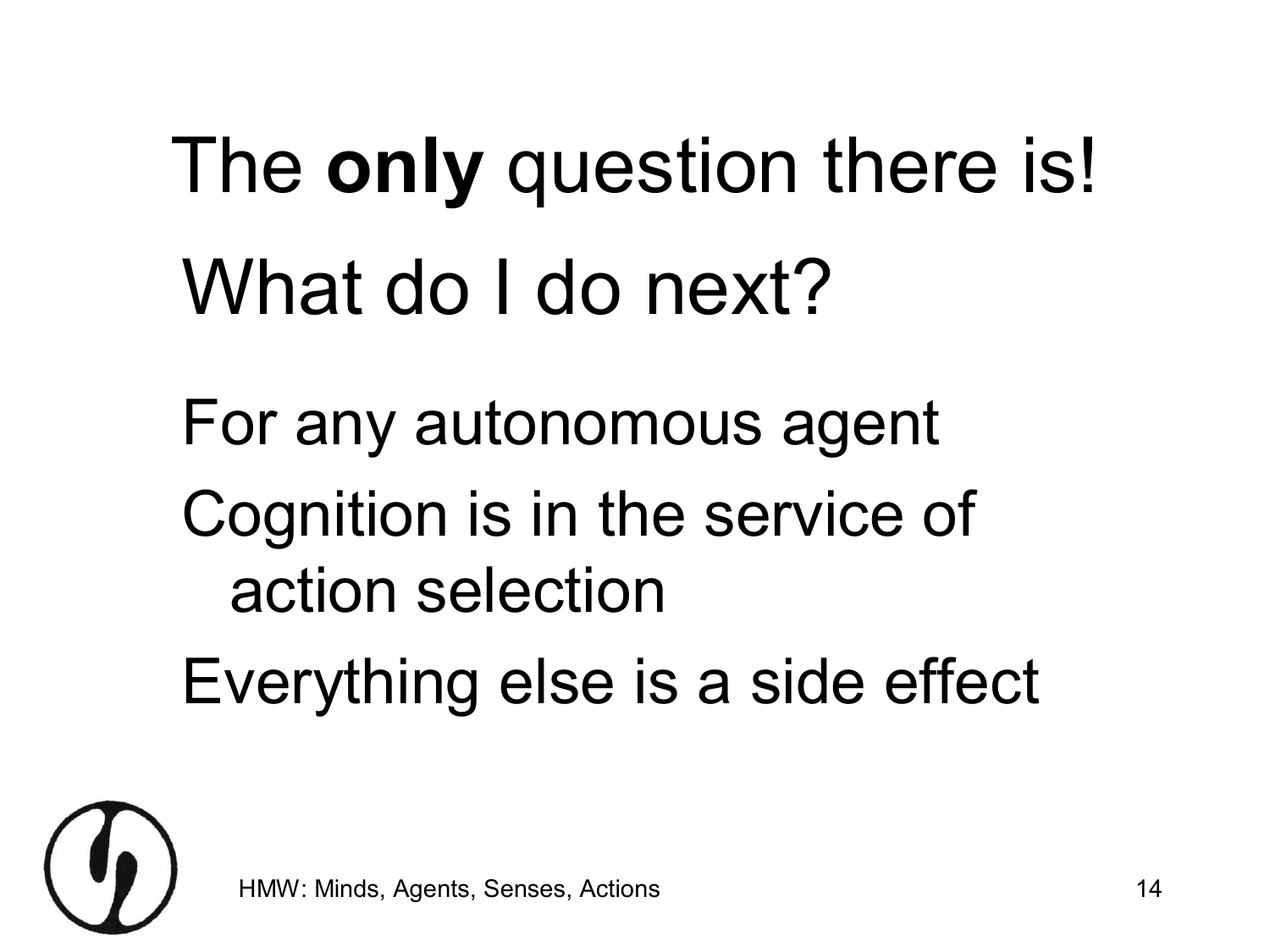## Its own agenda?

- Motivation must be built in
- Either by evolution or a designer
- Can be causally implemented as in a thermostat
- Implemented by feelings and emotions in humans and other animals

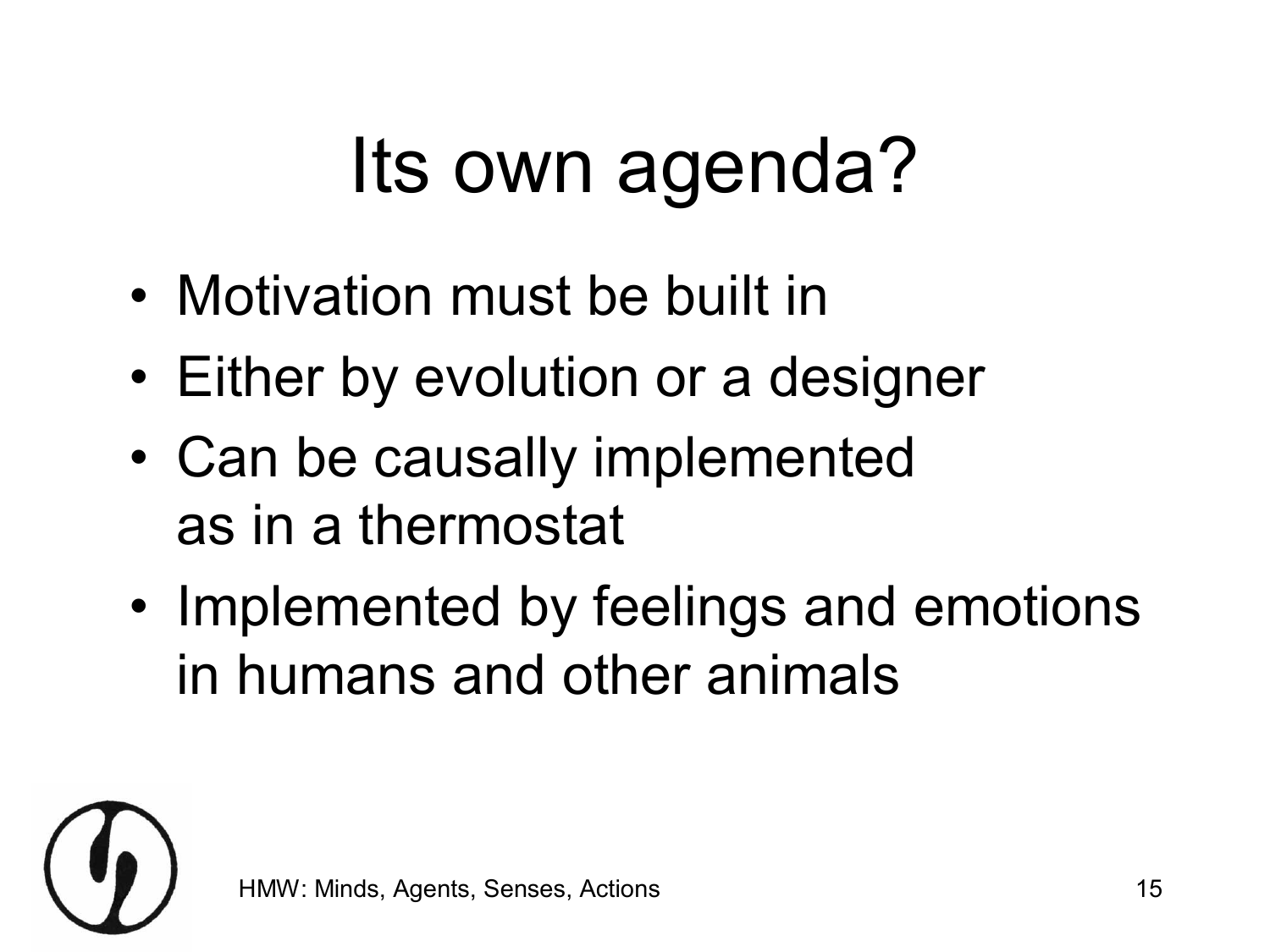## Actions affect sensing?

- Structural coupling to its environment
- Sensors must be appropriate to needs
- Effectors must be appropriate to needs
- Effectors must change the environment
- Sensors must record those changes

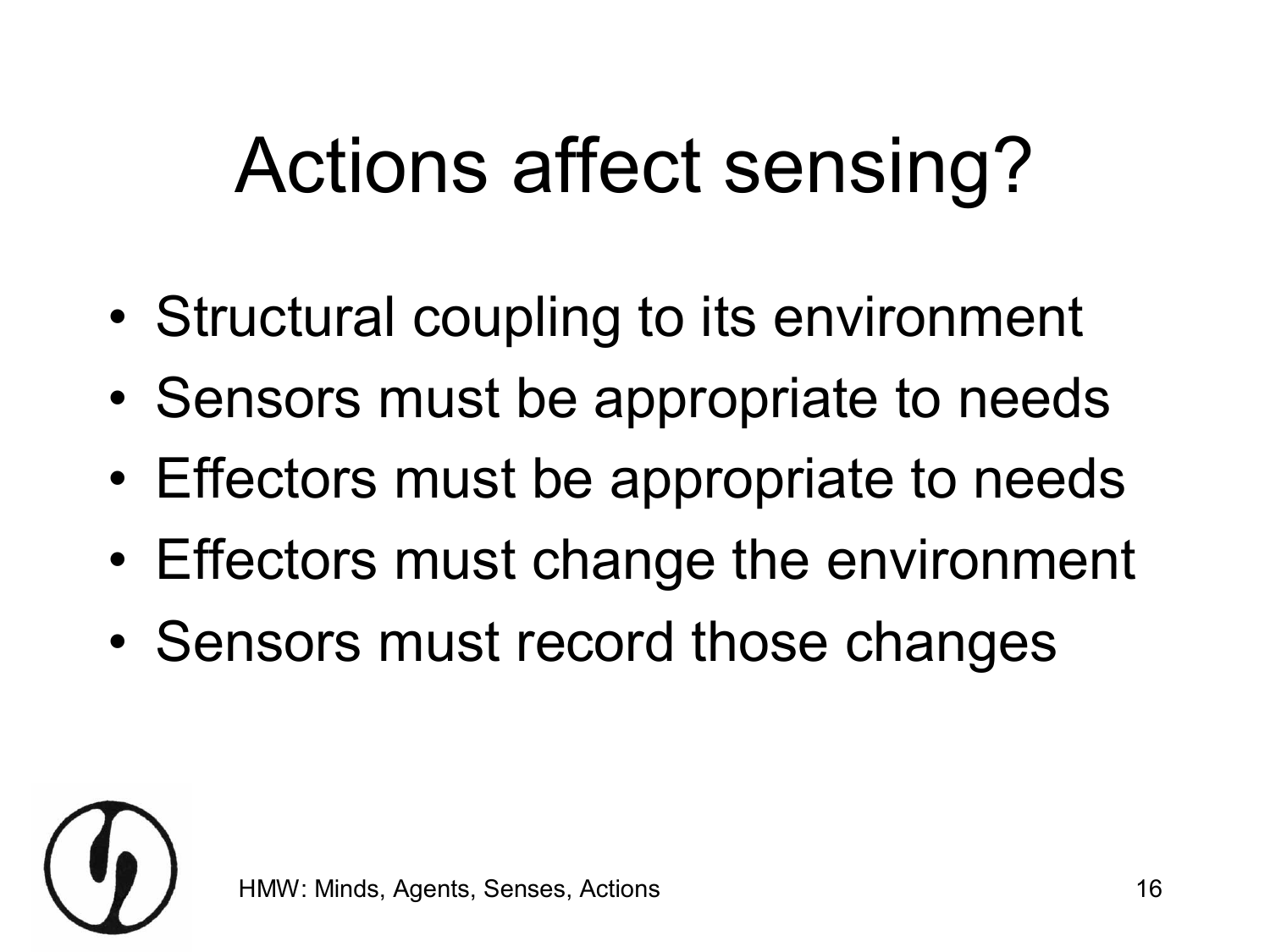## Reactive Agents à la Sloman



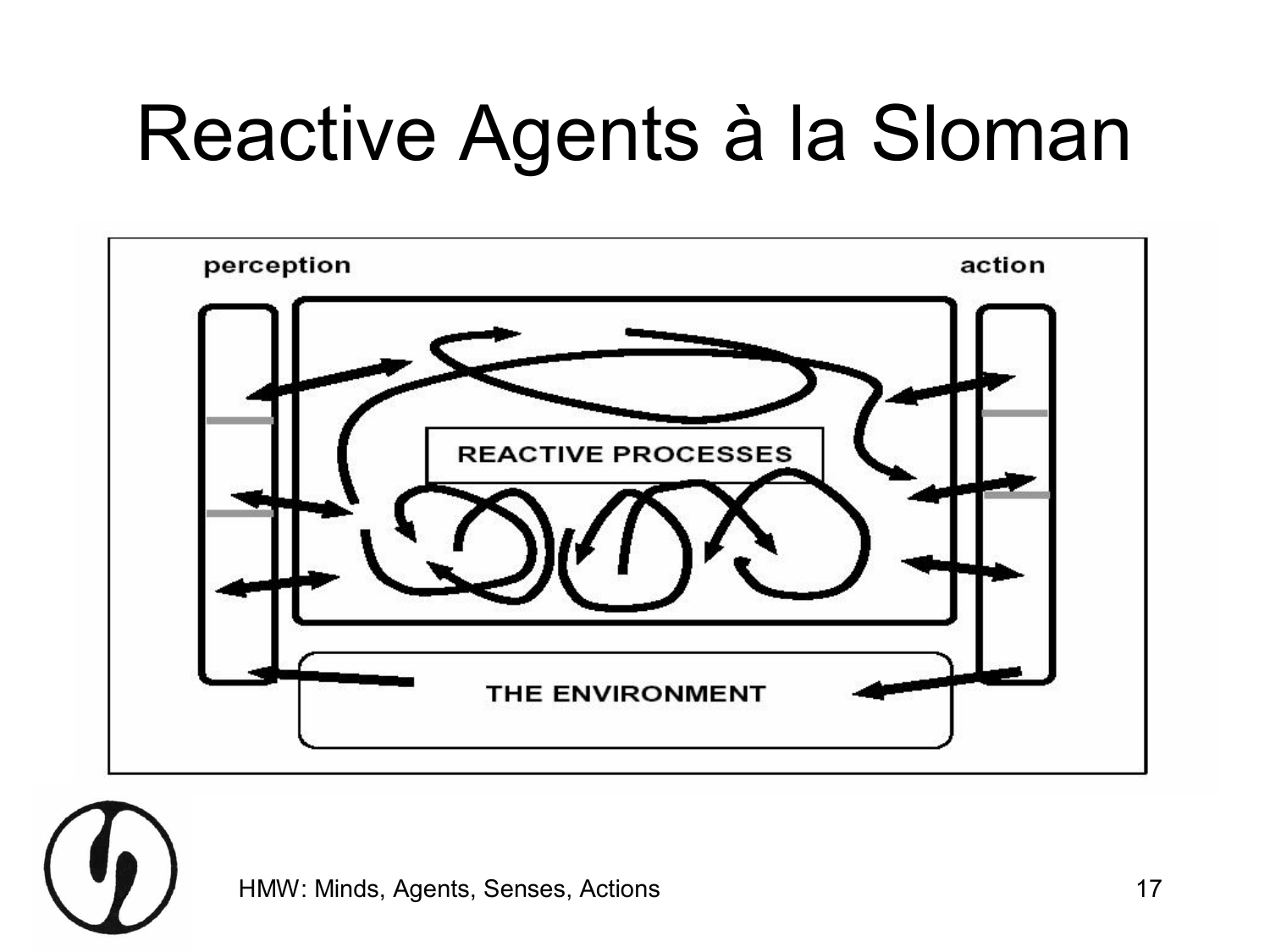#### Add Deliberation

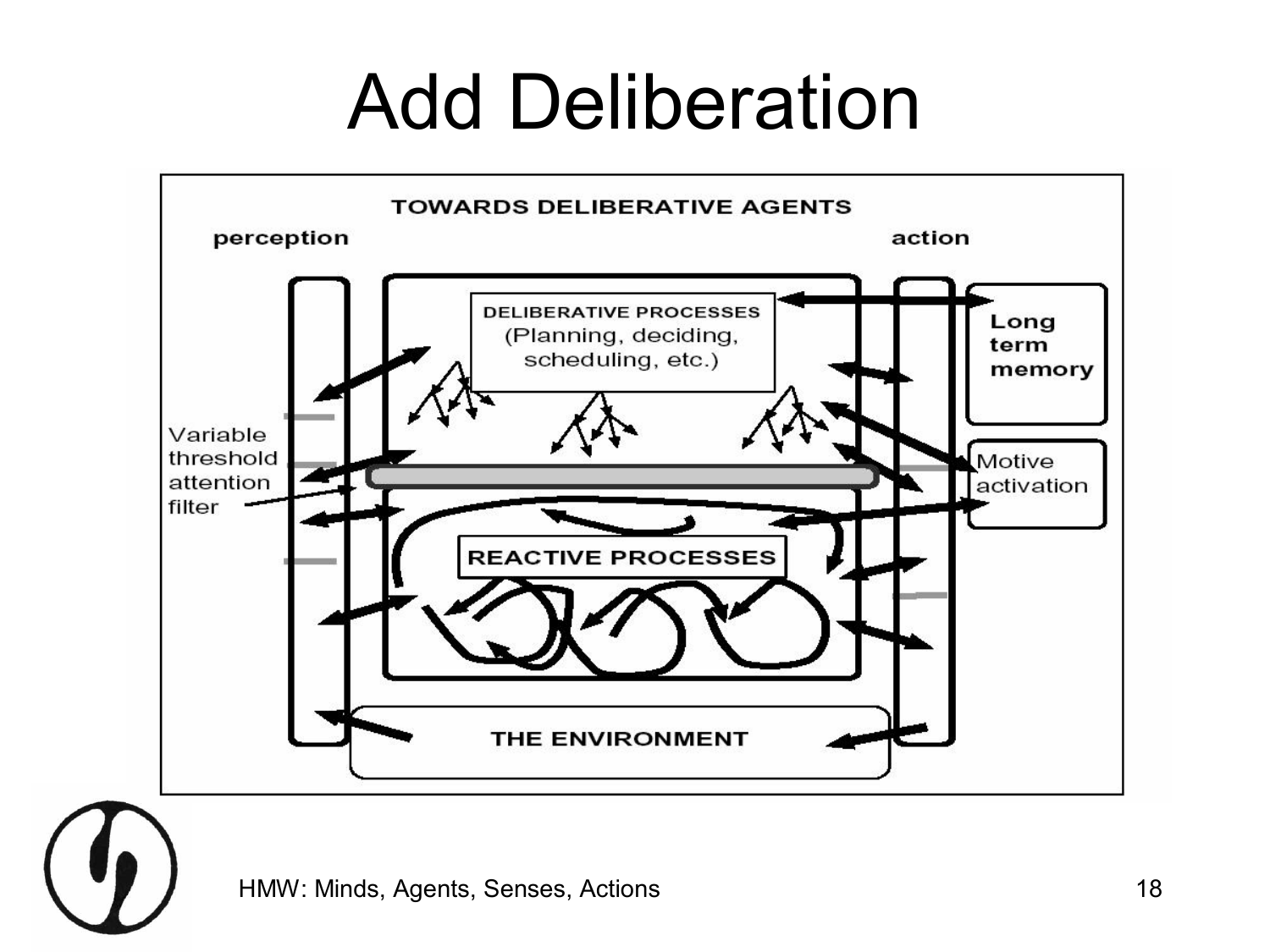#### Add Meta-Management



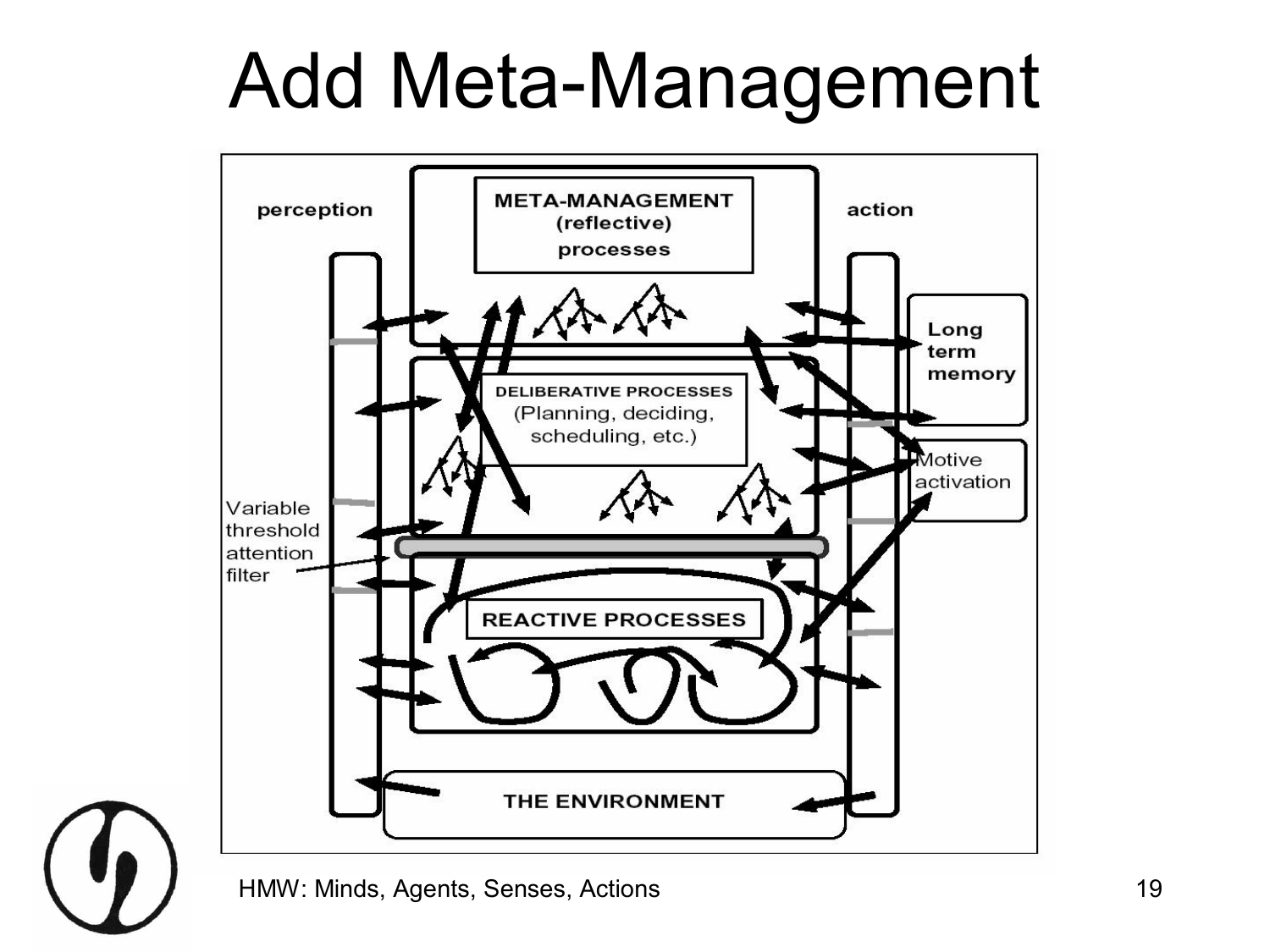#### Primitives

- Every autonomous agent must come equipped with
	- Primitive sensors—sensory receptors
	- Primitive effectors—motor output
	- Primitive motivators—of some sort
- These primitives put fundamental limits on what the agent can sense and do

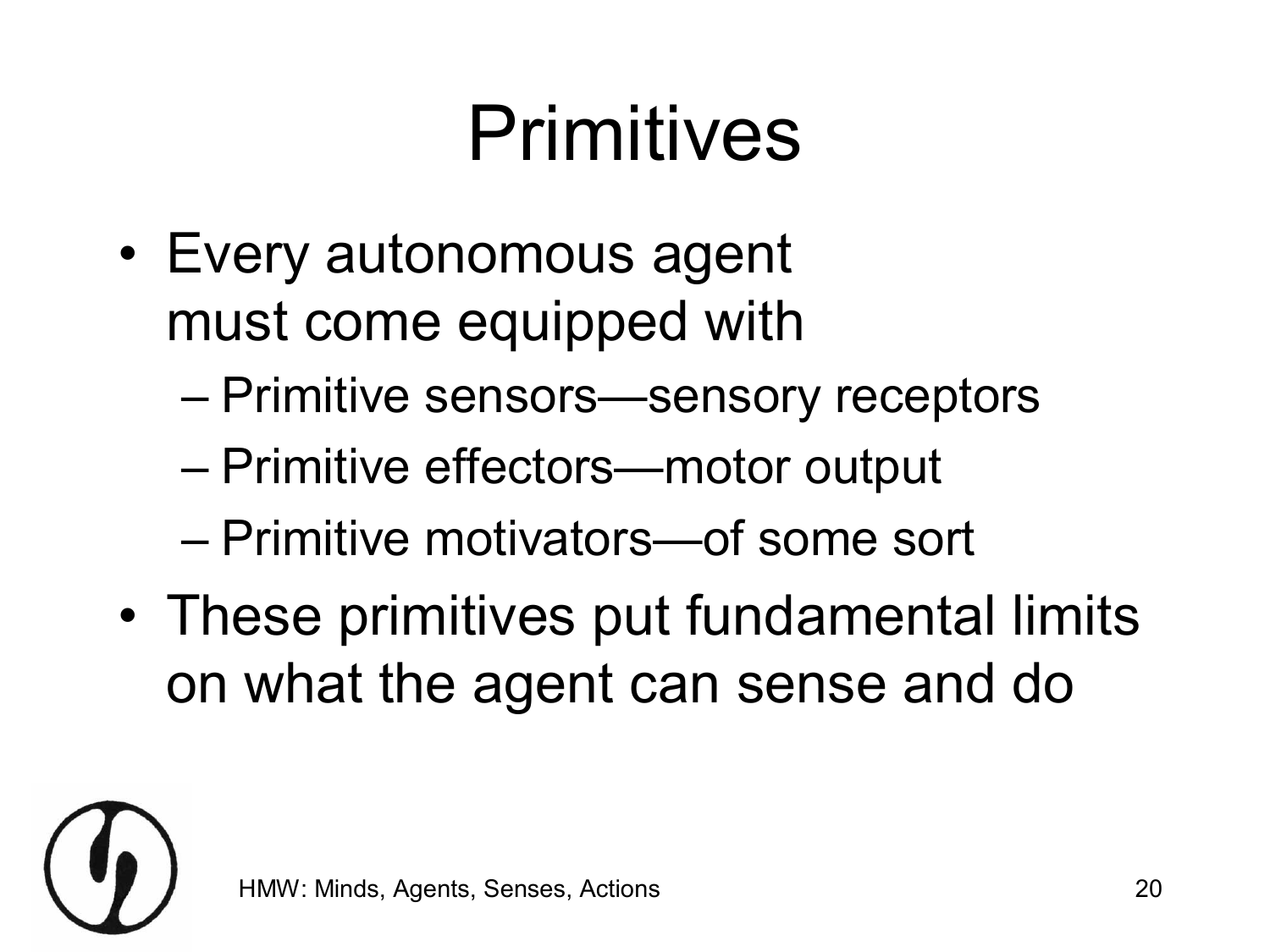#### Action Selection Paradigm of Mind

- Best viewed as degreed rather than as Boolean
- Aggregate rather than monolithic
- Enabled by disparate mechanisms
- Overriding task to produce the next action
- Operates on sensations to create information
- Reconstructs memories (prior information)
- Is implementable on machines

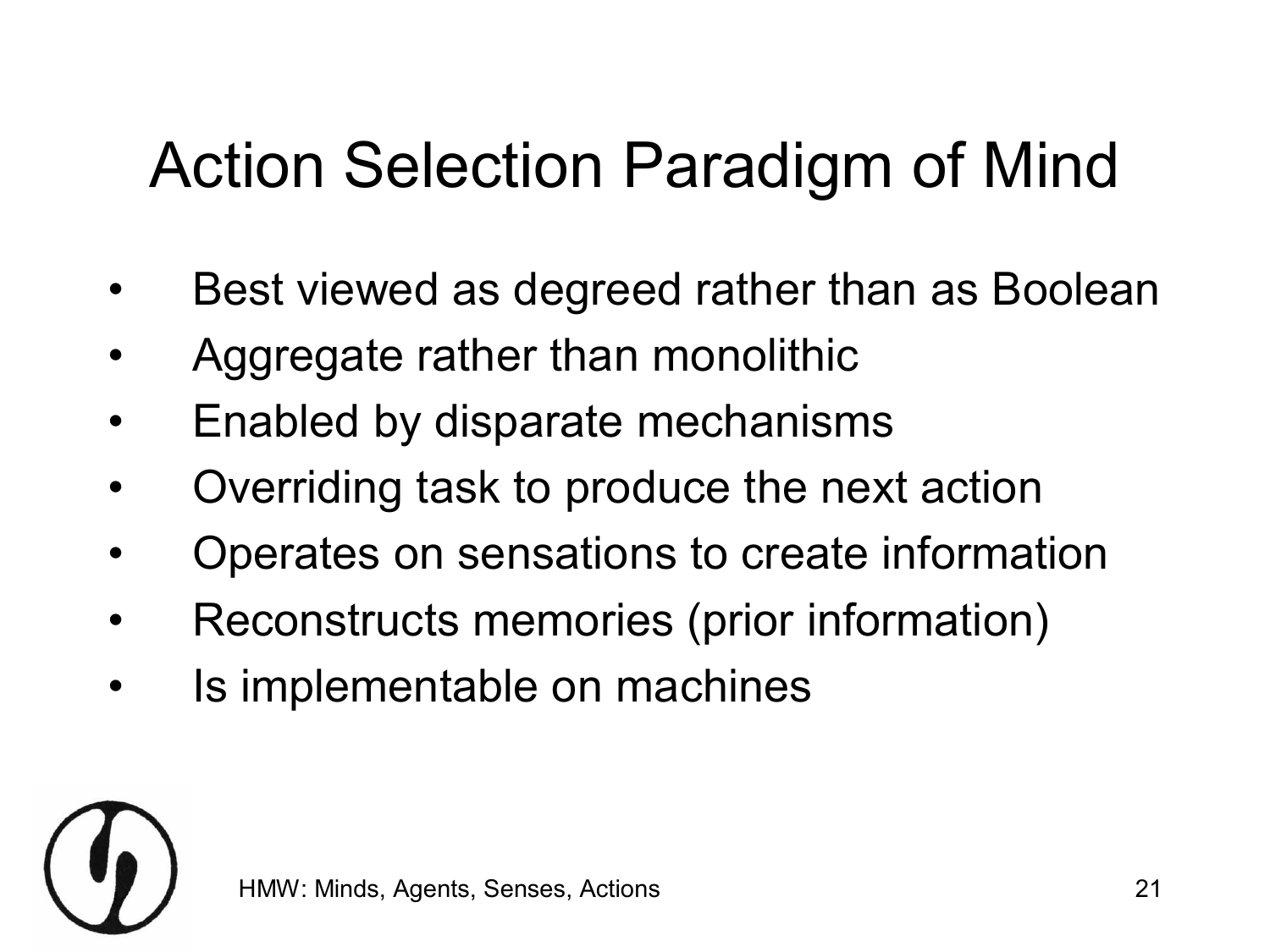#### A Cognitive "Theory of Everything"

- Sensation
- Perception
- Feeling & Emotion
- Working memory
- Episodic memory
- Consciousness
- **Learning**
- **Deliberation**
- **Volition**
- Automization
- Action Selection
- Problem solving
- Self
- **Metacognition**

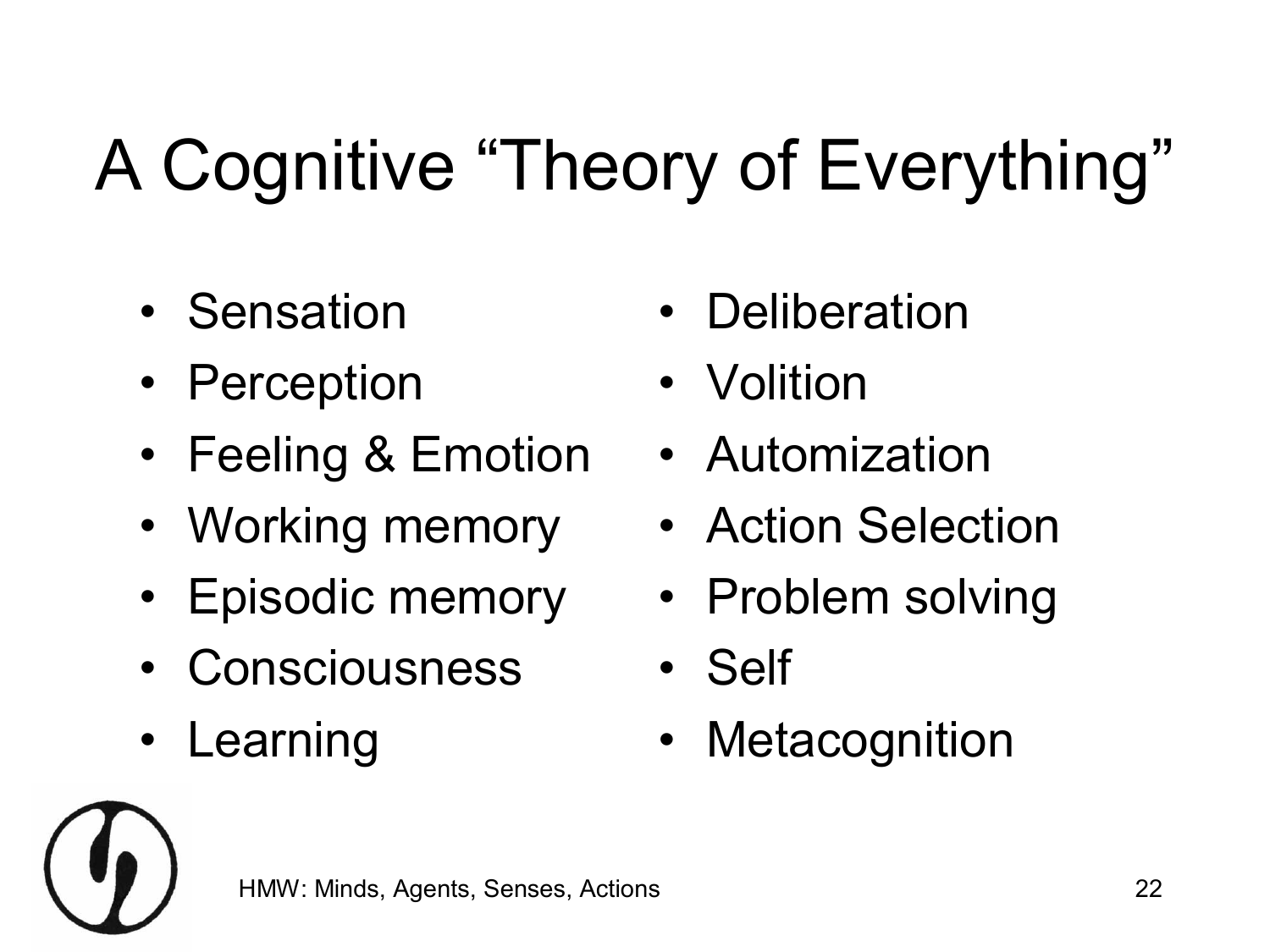### Readings in *Artificial Minds*

| <b>Action Selection Paradigm</b> | pp. 17-18   |
|----------------------------------|-------------|
| <b>Pandemonium Theory</b>        | pp. 234-244 |
| <b>Copycat Architecture</b>      | pp. 347-362 |
| <b>Schema Mechanism</b>          | pp. 314-324 |
| <b>Sparse Distributed Memory</b> | pp. 330-344 |
| <b>Behavior Networks</b>         | pp. 244-258 |



MIT Press, 1995